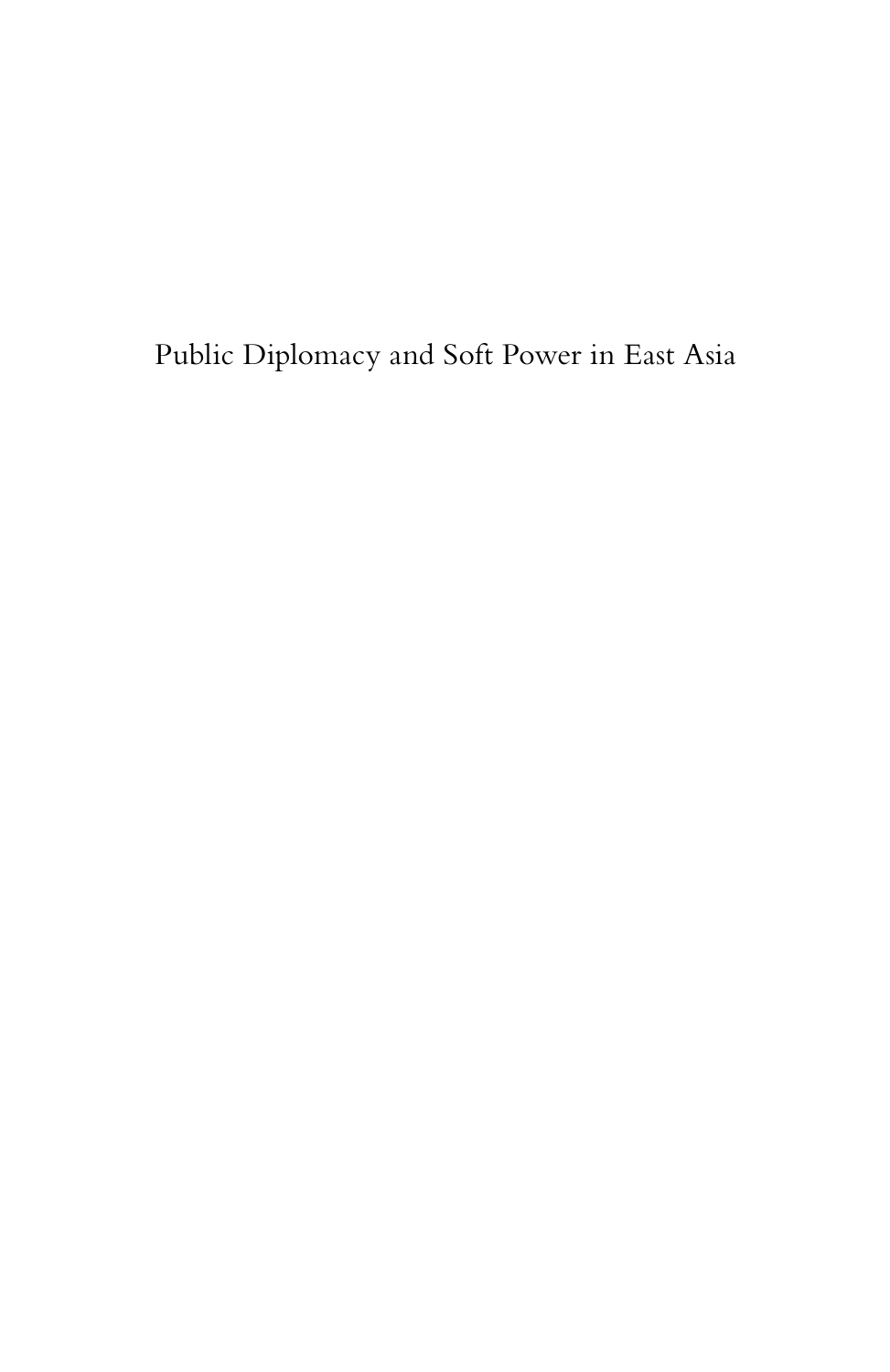#### **Palgrave Macmillan Series in Global Public Diplomacy**

#### *Series editors:*

Kathy Fitzpatrick, Quinnipiac University, USA Philip Seib, University of Southern California, USA

#### *Advisory Board:*

Nicholas J. Cull, University of Southern California, USA Teresa LaPorte, University of Navarre, Spain Donna Lee, Leeds Metropolitan University, United Kingdom Jan Melissen, Netherlands Institute of International Relations, Clingendael, Netherlands Abeer Najjar, American University of Sharjah, United Arab Emirates William A. Rugh, Former U.S. Ambassador to Yemen and United Arab Emirates, USA Cesar Villanueva Rivas, Universidad Iberoamericana, Mexico Li Xiguang, Tsinghua University, China

At no time in history has public diplomacy played a more significant role in world affairs and international relations. As a result, global interest in public diplomacy has escalated, creating a substantial academic and professional audience for new works in the field.

This series examines theory and practice in public diplomacy from a global perspective, looking closely at public diplomacy concepts, policies, and practices in various regions of the world. The purpose is to enhance understanding of the importance of public diplomacy, to advance public diplomacy thinking, and to contribute to improved public diplomacy practices.

The editors welcome submissions from scholars and practitioners representing a range of disciplines and fields (including diplomacy, international relations, international communications, public relations, political science, global media, marketing/ advertising) and offering diverse perspectives. In keeping with its global focus, the series encourages non-U.S.-centric works and comparative studies.

*Toward a New Public Diplomacy: Redirecting U.S. Foreign Policy* Edited by Philip Seib *Soft Power in China: Public Diplomacy through Communication* Edited by Jian Wang *Public Diplomacy and Soft Power in East Asia* Edited by Sook Jong Lee and Jan Melissen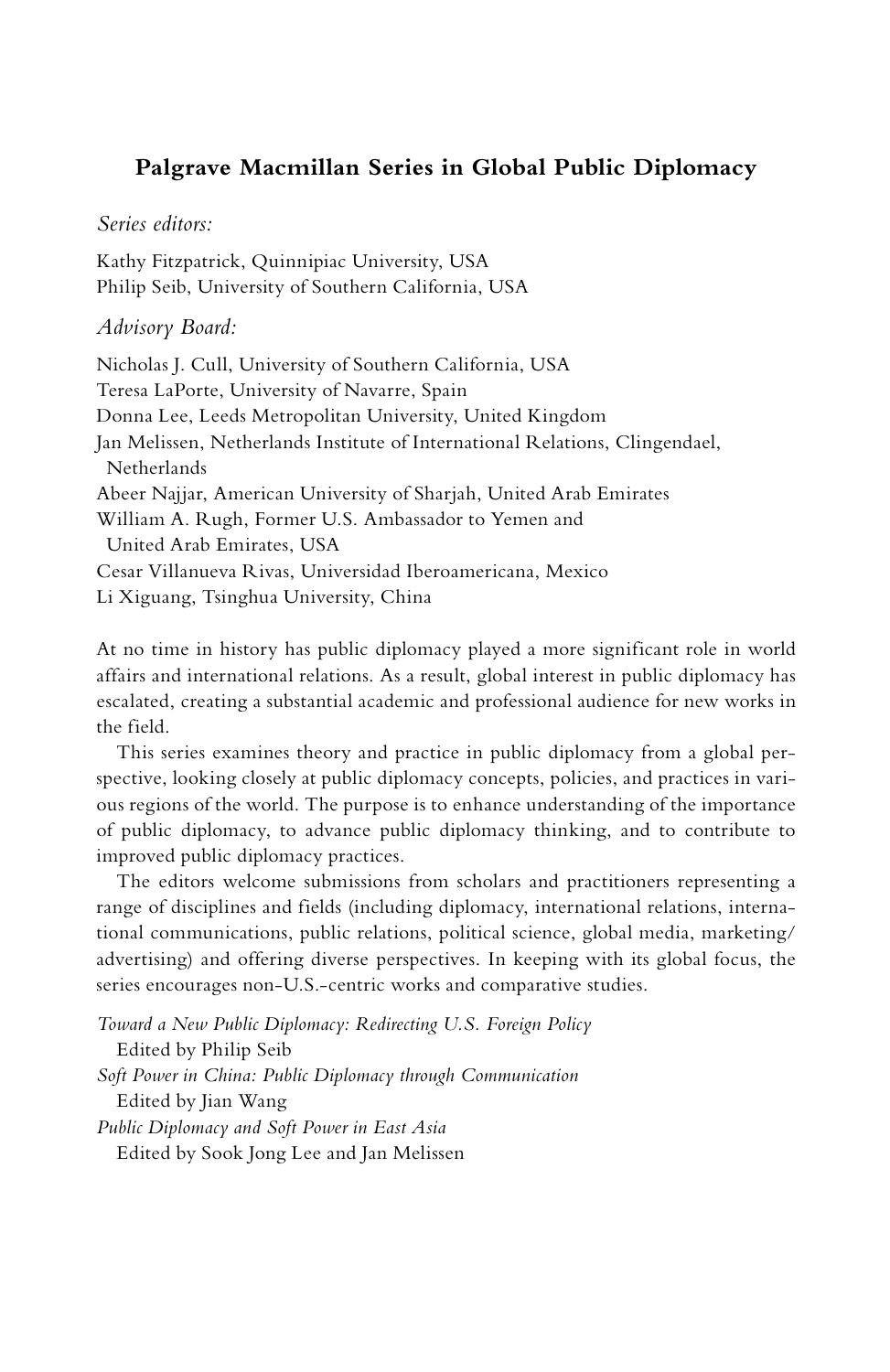# **Public Diplomacy and Soft Power in East Asia**

*Edited by* Sook Jong Lee and Jan Melissen

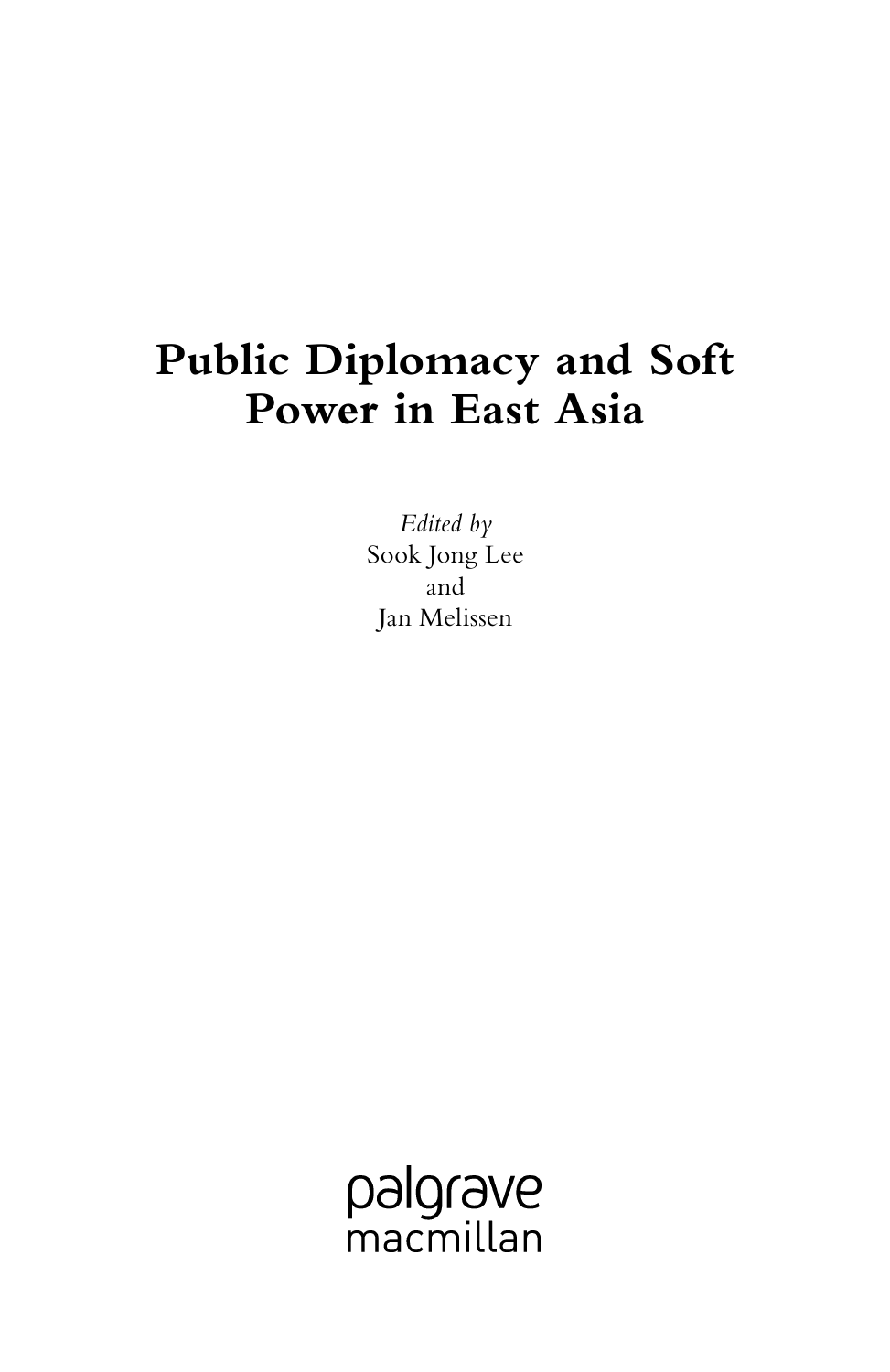

PUBLIC DIPLOMACY AND SOFT POWER IN EAST ASIA Copyright © Sook Jong Lee and Jan Melissen, 2011. Softcover reprint of the hardcover 1st edition 2011 978-0-230-11097-7

All rights reserved.

First published in 2011 by PALGRAVE MACMILLAN® in the United States—a division of St. Martin's Press LLC, 175 Fifth Avenue, New York, NY 10010.

Where this book is distributed in the UK, Europe and the rest of the world, this is by Palgrave Macmillan, a division of Macmillan Publishers Limited, registered in England, company number 785998, of Houndmills, Basingstoke, Hampshire RG21 6XS.

Palgrave Macmillan is the global academic imprint of the above companies and has companies and representatives throughout the world.

Palgrave® and Macmillan® are registered trademarks in the United States, the United Kingdom, Europe and other countries.

ISBN 978-1-349-29359-9 ISBN 978-0-230-11844-7 (eBook)

DOI 10.1057/9780230118447

Library of Congress Cataloging-in-Publication Data

Public diplomacy and soft power in East Asia / edited by Sook Jong Lee

and Jan Melissen.<br>p. cm.—(Global public diplomacy)<br>Includes index.

 1. East Asia—Foreign public opinion. 2. East Asia—Relations. 3. East Asia—Foreign relations administration. I. Yi, Suk-chong, 1957– II. Melissen, Jan.

JZ1720.P84 2011 327.5—dc22 2010036819

Design by Newgen Imaging Systems (P) Ltd., Chennai, India.

First edition: March 2011

10 9 8 7 6 5 4 3 2 1

Transferred to Digital Printing in 2012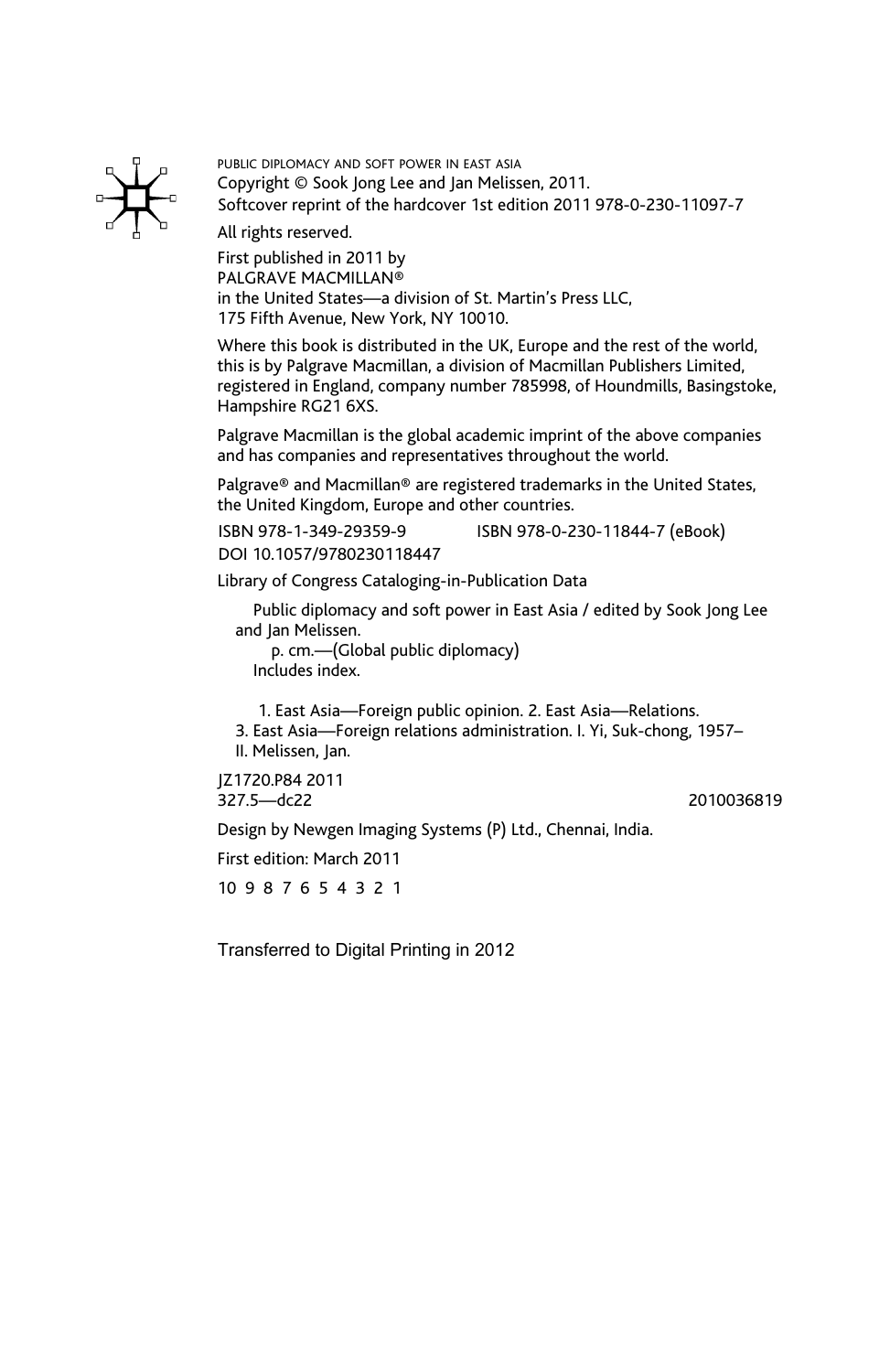## CONTENTS

|                 | List of Illustrations                                                                                                                                      | vii          |
|-----------------|------------------------------------------------------------------------------------------------------------------------------------------------------------|--------------|
| Acknowledgments |                                                                                                                                                            | ix           |
| Introduction    | Sook Jong Lee and Jan Melissen                                                                                                                             | $\mathbf{1}$ |
| One             | The Theory and Reality of Soft Power: Practical<br>Approaches in East Asia<br>Shin-wha Lee                                                                 | 11           |
| Two             | Soft Power as Productive Power<br>Yong Wook Lee                                                                                                            | 33           |
| Three           | Measuring Soft Power in East Asia: An Overview<br>of Soft Power in East Asia on Affective and<br>Normative Dimensions<br>Byong-kuen Jhee and Nae-young Lee | 51           |
| Four            | Modern Japan and the Quest for Attractive Power<br>Akiko Fukushima                                                                                         | 65           |
| Five            | Soft Power and Public Diplomacy: The Case of<br>Indonesia<br>Rizal Sukma                                                                                   | 91           |
| Six             | Taiwan's Soft Power and the Future of Cross-Strait<br>Relations: Can the Tail Wag the Dog?<br>Yun-han Chu                                                  | 117          |
| Seven           | South Korean Soft Power and How South Korea<br>Views the Soft Power of Others<br>Sook Jong Lee                                                             | 139          |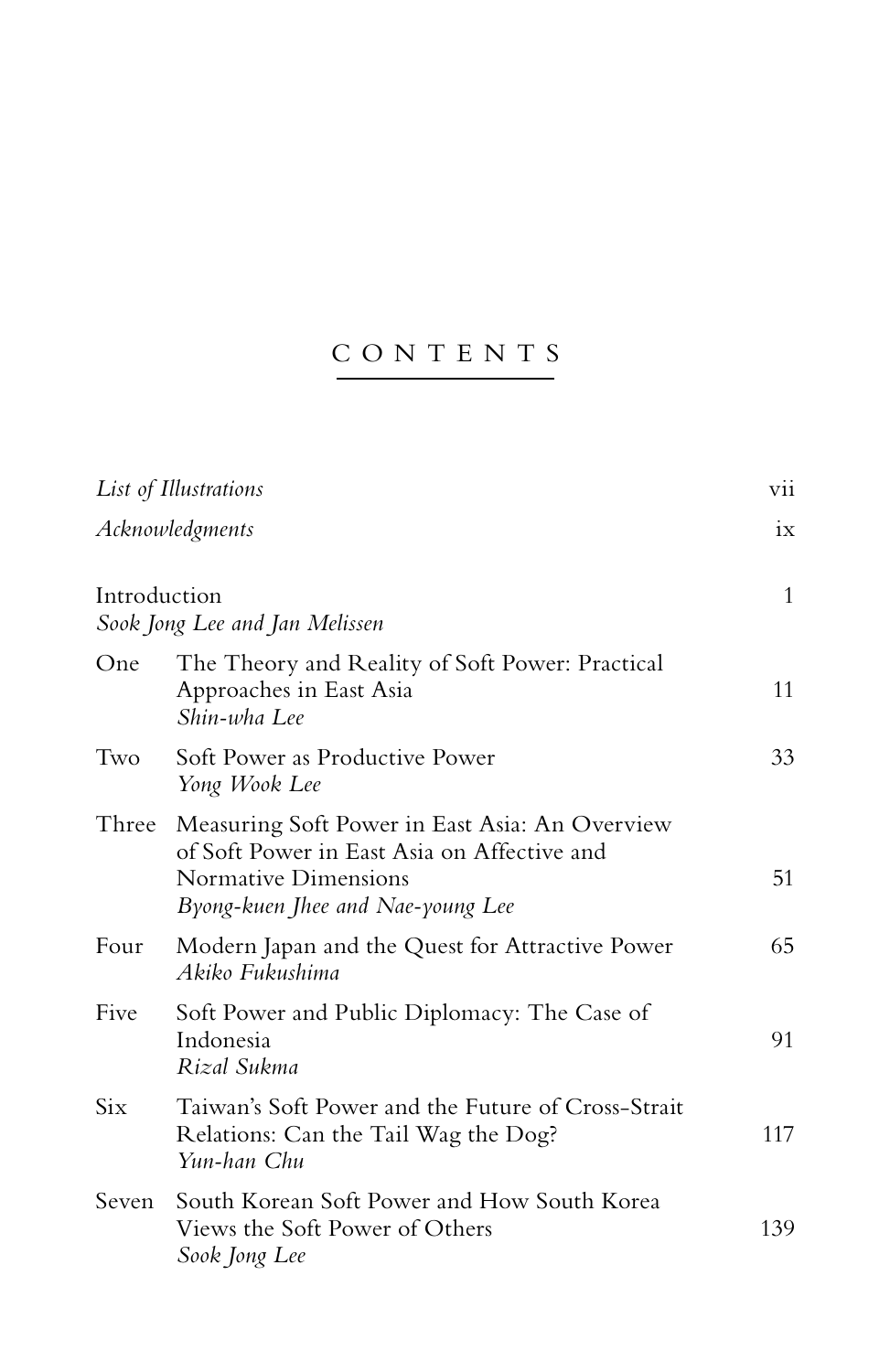| $\overline{\nu}$ | Contents                                                                                            |     |
|------------------|-----------------------------------------------------------------------------------------------------|-----|
| Eight            | The Limits of China's Soft Power in Europe:<br>Beijing's Public Diplomacy Puzzle<br>Ingrid d'Hooghe | 163 |
| Nine             | Asian Perceptions of American Soft Power<br>Marshall M. Bouton and Gregory G. Holyk                 | 191 |
| Ten              | The Complexities of Economic Soft Power:<br>The U.S.-China Case<br>Benjamin I. Page and Tao Xie     | 223 |
| Eleven           | Concluding Reflections on Soft Power and Public<br>Diplomacy in East Asia<br>Jan Melissen           | 247 |
|                  | List of Contributors                                                                                | 263 |
| Index            |                                                                                                     | 267 |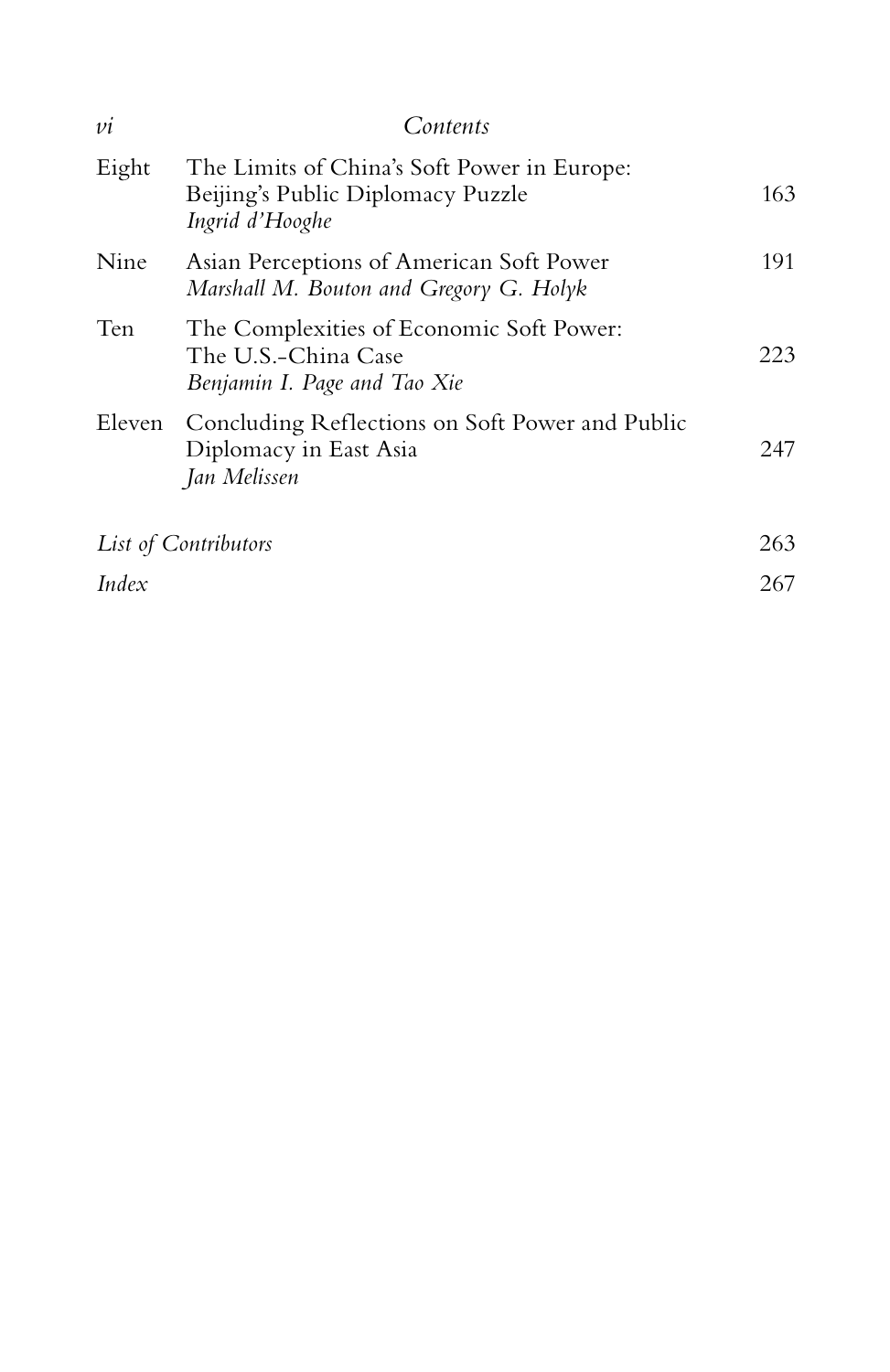## ILLUSTRATIONS

## **Figures**

| 3.1 Index Scores of the Soft Power of the United States and |      |
|-------------------------------------------------------------|------|
| <b>East Asian Communities</b>                               | 60   |
| 6.1 Urban Citizens' General Impression about Japan,         |      |
| United States, and Taiwan                                   | 12.4 |
| 6.2 Chinese Urban Citizens' Perception of Democratic        |      |
| Progress                                                    | 126  |
| 7.1 South Korea's Soft Power by Area                        | 146  |
| 8.1 Percentage in the United Kingdom, France, and           |      |
| Germany that Thinks China is the Greatest Threat to         |      |
| Global Stability                                            | 171  |
| 9.1 Specific Soft-Power Ratings for the United States       | 202  |
| Does China Practise Fair Trade?                             | 235  |
| Views of Globalization, Jobs, and China by                  |      |
| Income Leve                                                 | 240  |
|                                                             |      |

### **Tables**

| 3.1 Feelings of the United States and East Asian Countries | 55  |
|------------------------------------------------------------|-----|
| 3.2 Affective Resources of Soft Power                      | 56  |
| 3.3 Normative Resources of Soft Power                      | 58  |
| 3A.1 Selected Global View 2008 Survey Questions            | 63  |
| 6.1 Xiamen and Chengdu Residents Encountering              |     |
| Taiwanese                                                  | 125 |
| 7.1 Soft-Power Index of South Korea, the United States,    |     |
| China, and Japan                                           | 144 |
| 7.2 Comparative Advantage of South Korea's Soft Power      | 146 |
|                                                            |     |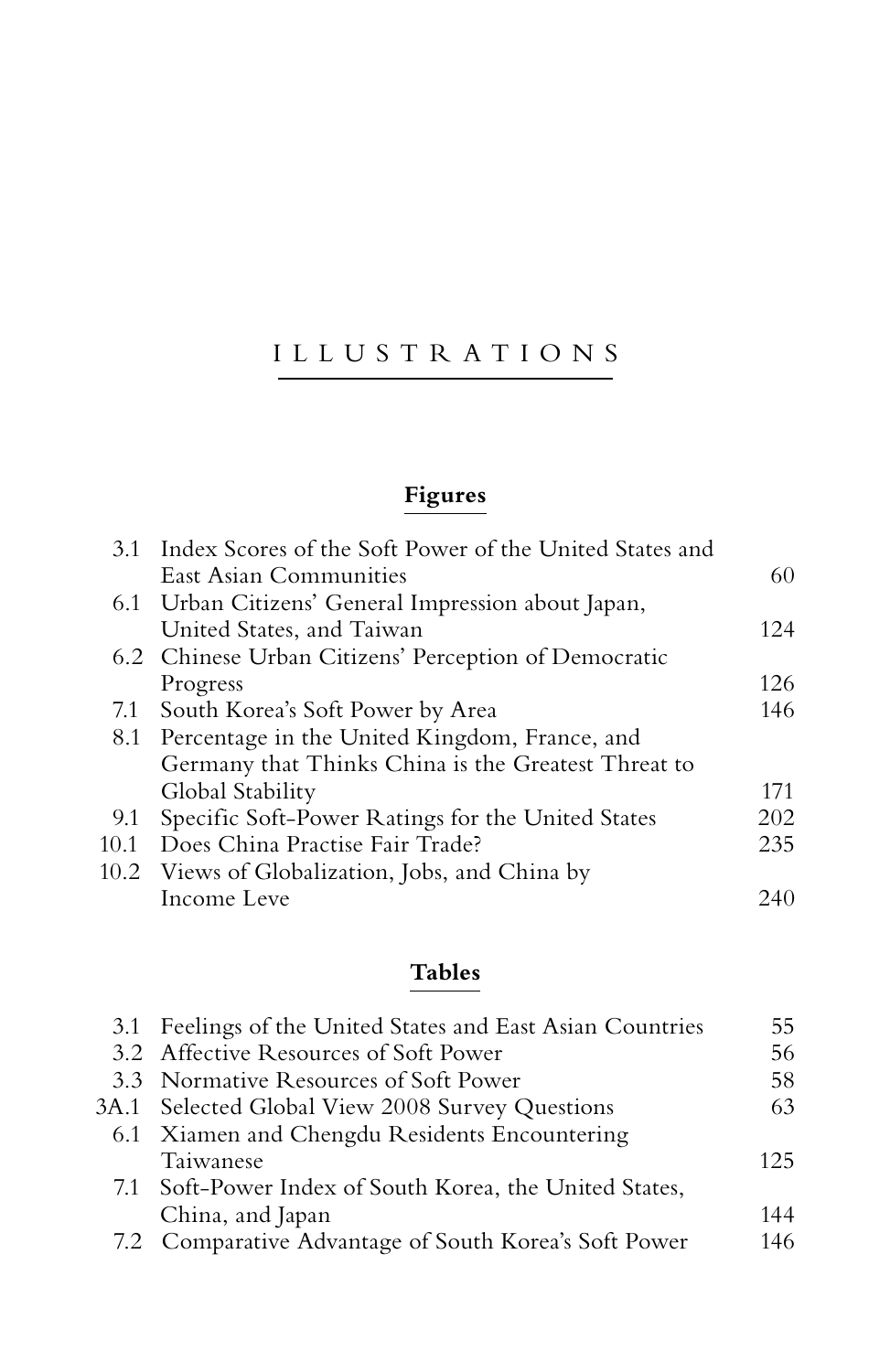## *viii Illustrations*

|      | 7.3 South Korean Views on the Soft Power of the    |     |
|------|----------------------------------------------------|-----|
|      | United States, China, and Japan                    | 149 |
|      | 7.4 Perceptions of Soft Power in East Asia         | 151 |
| 8.1  | Percentage of People with a Positive View of China | 172 |
| 8.2  | Perceptions of China and its Growing Influence     | 174 |
| 9.1  | Correlates of U.S. Influence                       | 204 |
| 9.2  | Correlations between Soft-Power Indices and U.S.   |     |
|      | Influence Index                                    | 206 |
|      | 9.3 Regression Models Predicting Overall Influence |     |
|      | by Country                                         | 212 |
| 9A.1 | Questions Included in the Soft Power and           |     |
|      | Influence Indices                                  | 219 |
|      |                                                    |     |